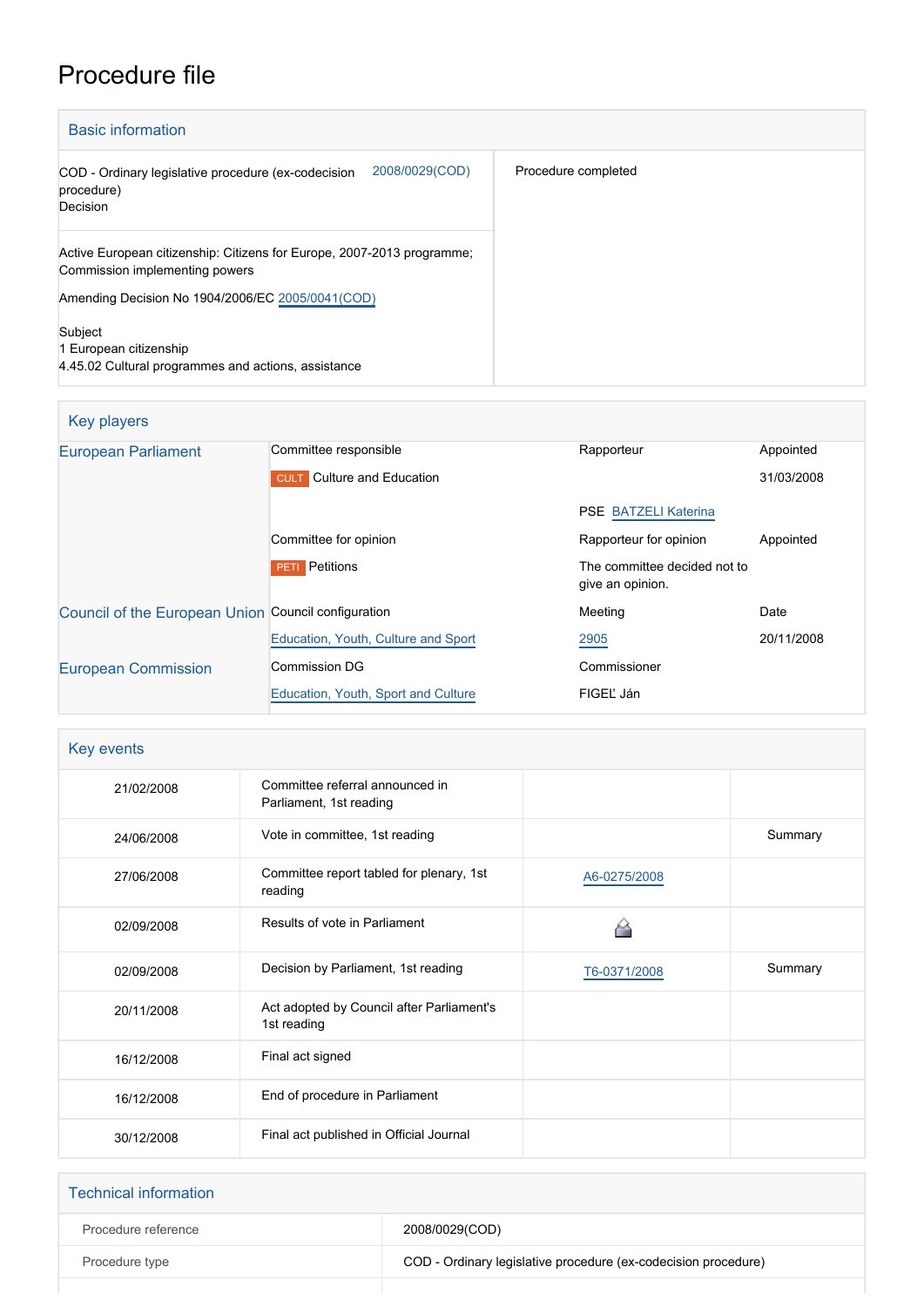| Procedure subtype          | Legislation                                                            |
|----------------------------|------------------------------------------------------------------------|
| Legislative instrument     | Decision                                                               |
|                            | Amending Decision No 1904/2006/EC 2005/0041(COD)                       |
| Legal basis                | EC Treaty (after Amsterdam) EC 151; EC Treaty (after Amsterdam) EC 308 |
| Stage reached in procedure | Procedure completed                                                    |
| Committee dossier          | CULT/6/59261                                                           |

#### Documentation gateway

| Legislative proposal                                               | COM(2008)0059  | 07/02/2008 | EC.        | Summary |
|--------------------------------------------------------------------|----------------|------------|------------|---------|
| Committee draft report                                             | PE406.030      | 09/06/2008 | EP         |         |
| Amendments tabled in committee                                     | PE407.850      | 10/06/2008 | EP         |         |
| Committee report tabled for plenary, 1st<br>reading/single reading | A6-0275/2008   | 27/06/2008 | EP         |         |
| Text adopted by Parliament, 1st reading/single<br>reading          | T6-0371/2008   | 02/09/2008 | <b>EP</b>  | Summary |
| Commission response to text adopted in plenary                     | SP(2008)6073   | 17/10/2008 | EC.        |         |
| Draft final act                                                    | 03678/2008/LEX | 16/12/2008 | <b>CSL</b> |         |
| Follow-up document                                                 | COM(2010)0411  | 30/07/2010 | EC.        | Summary |

#### Additional information

| National parliaments | <b>IPEX</b>                                             |
|----------------------|---------------------------------------------------------|
| European Commission  | <b>EUR-Lex</b><br>and the control of the control of the |

#### Final act

 [Decision 2008/1358](https://eur-lex.europa.eu/smartapi/cgi/sga_doc?smartapi!celexplus!prod!CELEXnumdoc&lg=EN&numdoc=32008D1358) [OJ L 350 30.12.2008, p. 0058](https://eur-lex.europa.eu/JOHtml.do?uri=OJ:L:2008:350:SOM:EN:HTML) Summary

#### Active European citizenship: Citizens for Europe, 2007-2013 programme; Commission implementing powers

PURPOSE: to reduce the time required for awarding grants covered by the ?Europe for Citizens? programme, 2007-2013.

LEGISLATIVE ACT: Decision of the European Parliament and of the Council.

BACKGROUND: this proposal relates to the legislative act establishing the [Europe for Citizens](http://www.europarl.europa.eu/oeil/FindByProcnum.do?lang=en&procnum=COD/2005/0041)programme 2007-2013 and its implementing powers. In order to implement the programme?s objectives, namely to support a wide range of activities promoting active European citizenship , the Commission relies on its implementing rights as expressed through ?comitology? procedures. This is particularly pertinent in the case of selecting grant projects following calls for proposals.

To recall, the Commission?s right of implementation is set out, inter alia, in Decision No 1999/468/EC. In this Decision a number of procedures are set out including the ?management? procedure and the ?consultation? procedure. Both of these procedures involve the participation of the European Parliament. Under the consultation procedure, the Parliament has one month in which to examine a draft measure before the Commission makes a formal decision.

Under the terms of the Europe for Citizens programme, the ?management? procedure is applied in cases relating to the award of large sums only. In other words all operating grants, multi-annual twinning agreements and high-visibility events. In principle, all other decisions are not subject to a comitology procedure. Wording in the Decision, however, implies that the ?consultation? procedure be applied to all selection decisions. The current wording can cause serious problems by delaying the adoption of decisions ? some times by up two to three months. Yet, in general, the projects affected are of a short-time frame only.

With Parliamentary consent, temporary solutions have been found in order to reduce the time required for scrutiny. Nevertheless, it is important that a long-term solution is put in place in order to prevent unnecessary delays.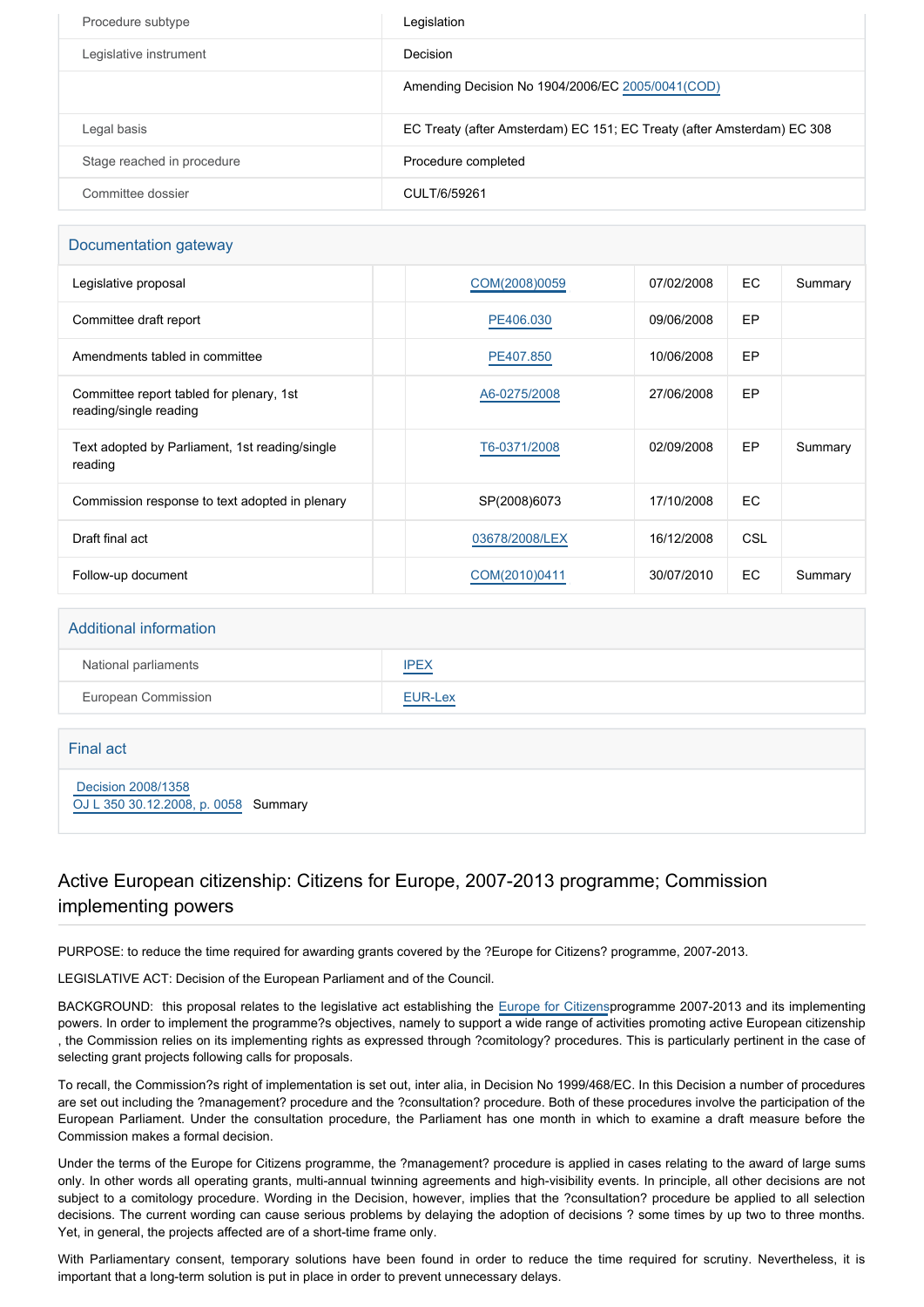CONTENT: the purpose of this proposal, therefore, is to amend Council Decision 1904/2006/EC, setting up the Europe for Citizens programme, in order to find a definitive solution.

The wording of the amendments has been framed so that the consultative procedure will disappear and be replaced, on the basis of a Commission declaration, with a procedure whereby the Commission provides the programme committee and the European Parliament with immediate information on the selection decisions which it adopts. This arrangement is fully in line with Parliament?s original intention when the Decision was being negotiated.

Upon approval, the amended Decision will make it possible to reduce, by two to three months, the time required for grants to be awarded and to ensure effective implementation of the activities and measures covered by the programme. The programme committee and the European Parliament will be informed immediately of the selection decisions. It will also help strengthen the principles of simplification and proportionality.

A similar revision of the basic instruments establishing programmes on (i) culture and (ii) youth and (iii) education, is planned in parallel with this proposal.

## Active European citizenship: Citizens for Europe, 2007-2013 programme; Commission implementing powers

The Committee on Culture and Education adopted a report drafted by Katerina BATZELI (PES, EL) and amended the proposal for a decision of the European Parliament and of the Council amending Decision No 1904/2006/EC establishing for the period 2007 to 2013 the programme 'Europe for Citizens' to promote active European citizenship.

The Commission had proposed eliminating the advisory procedure for selection decisions in order to simplify decision-making procedures in the interests of potential beneficiaries of the grants. The committee felt that comitology was important, and that it was necessary to replace the advisory procedure with an obligation on the Commission to inform the European Parliament and the Member States without delay about any measures taken for the implementation of the Decision without the assistance of a committee.

Accordingly, a new clause states that the Commission shall inform the Committee and the European Parliament, of all other selection decisions taken by the Commission for the implementation of the Decision, within two working days of the adoption of the decisions in question. This information shall include descriptions and an analysis of the applications received, a description of the assessment and selection procedure, and lists of both the projects proposed for funding and the projects rejected for funding.

The committee added that the Commission shall report to the European Parliament and the Council on the impact of the Decision 18 months after its entry into force.

### Active European citizenship: Citizens for Europe, 2007-2013 programme; Commission implementing powers

The European Parliament adopted by 613 votes to 66, with 4 abstentions, a legislative resolution under 1st reading of the co decision procedure, amending the proposal for a decision of the European Parliament and of the Council amending Decision No 1904/2006/EC establishing for the period 2007 to 2013 the programme "Europe for Citizens" to promote active European citizenship. The report had been tabled for consideration in plenary by Katerina BATZELI (PES, EL) on behalf of the Committee on Culture and Education. The amendments were the result of a compromise between Parliament and Council.

The Commission had proposed eliminating the advisory procedure for selection decisions in order to simplify decision-making procedures in the interests of potential beneficiaries of the grants. However, Parliament considered that in order to allow selection decisions to be implemented more quickly and efficiently, it was necessary to replace the advisory procedure with an obligation on the Commission to inform the European Parliament and the Member States without delay about any measures taken for the implementation of Decision No No 1904/2006/EC without the assistance of a committee.

Accordingly, a new clause states that the Commission shall inform the Committee and the European Parliament, of all other selection decisions taken by the Commission for the implementation of the Decision, within two working days of the adoption of the decisions in question. This information shall include descriptions and an analysis of the applications received, a description of the assessment and selection procedure, and lists of both the projects proposed for funding and the projects rejected for funding.

Parliament added that the Commission shall report to the European Parliament and the Council on the impact of the Decision 18 months after its entry into force.

#### Active European citizenship: Citizens for Europe, 2007-2013 programme; Commission implementing powers

PURPOSE: to reduce the time required for awarding grants covered by the lifelong learning programme for the period 2007-2013.

LEGISLATIVE ACT: Decision No 1358/2008/EC of the European Parliament and of the Council amending Decision No 1904/2006/EC establishing for the period 2007-2013 the programme "Europe for Citizens" to promote active European citizenship.

CONTENT: until now, the implementing measures of [Decision No 1904/2006](http://www.europarl.europa.eu/oeil/FindByProcnum.do?lang=en&procnum=COD/2005/0041) establishing the programme "Europe for Citizens" were adopted in accordance with the procedure referred to in Article 8(3) of that Decision, namely in accordance with the advisory procedure established by [Council Decision 1999/468/EC](http://www.europarl.europa.eu/oeil/FindByProcnum.do?lang=en&procnum=CNS/1998/0219) laying down the procedures for the exercise of implementing powers conferred on the Commission. However, the wording of this paragraph of the Decision resulted, in particular, in certain selection decisions being subject to the advisory procedure and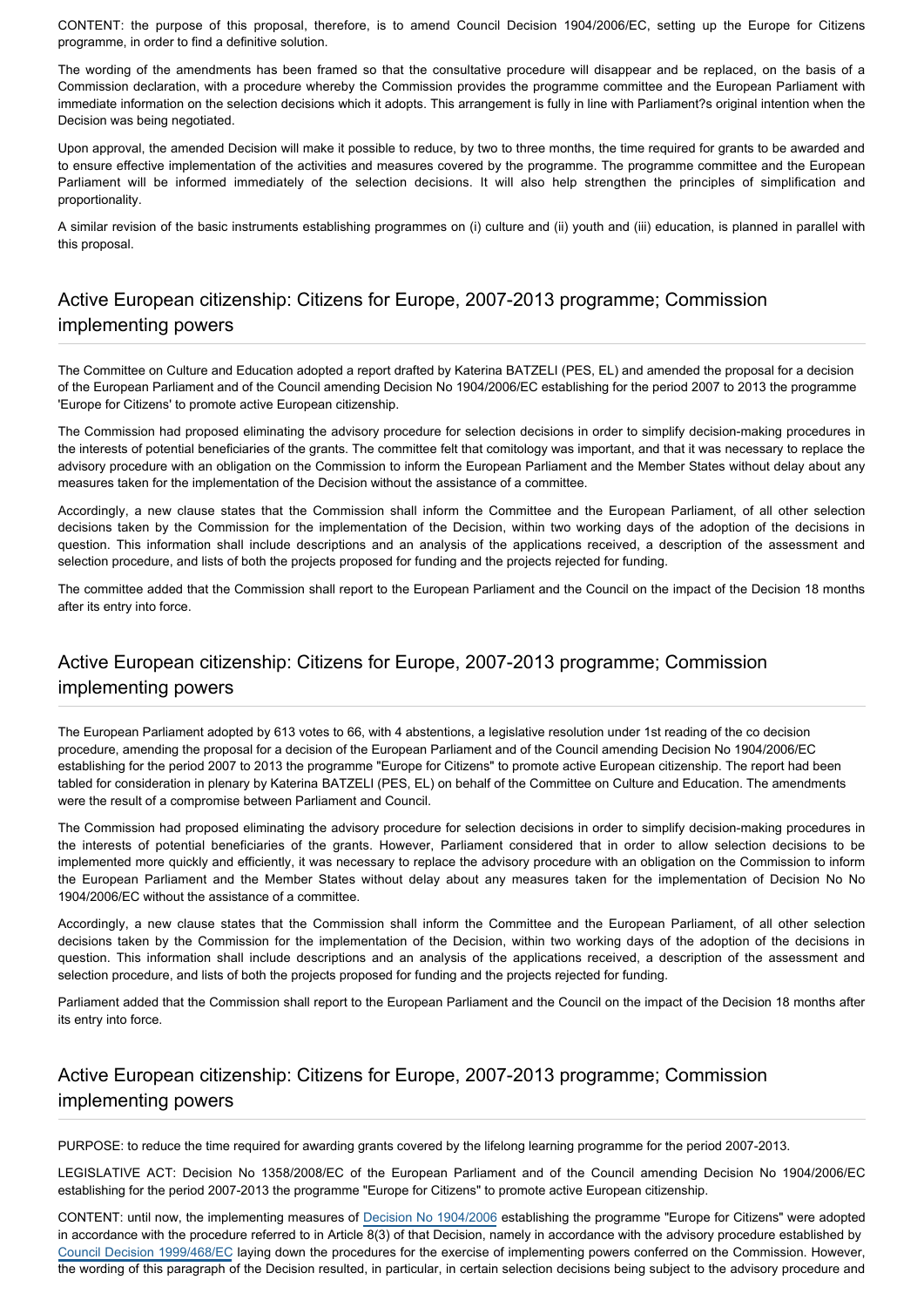to the European Parliament's right of scrutiny. Yet these selection decisions mainly concern small grants and do not involve any politically sensitive decision making.

Moreover, these procedural requirements add two to three months to the process of awarding grants to applicants, causing many delays for recipients and providing no added value given the nature of the grants awarded.

In order to allow selection decisions to be implemented more quickly and efficiently, the Parliament and the Council decided to replace the advisory procedure with an obligation on the Commission to inform the European Parliament and the Member States without delay about any measures taken for the implementation of Decision No 1904/2006/EC without the assistance of a committee.

In accordance with the compromise reached at first reading between the Parliament and the Council, it is provided that the Commission shall inform the Committee (referred to in the Decision) and the European Parliament of all other selection decisions it has taken for the implementation of this Decision within two working days of the adoption of the decisions in question (for example, descriptions and an analysis of the applications received, a description of the assessment and selection procedure, and lists of both the projects proposed for funding and those rejected).

It is also provided that the Commission shall report to the European Parliament and the Council on the impact of this Decision by 30 June 2010.

ENTRY INTO FORCE: 30/12/2008.

## Active European citizenship: Citizens for Europe, 2007-2013 programme; Commission implementing powers

The Commission presents a report on the impact certain Decisions modifying the legal bases of the European Programmes in the areas of [Lifelong Learning,](http://www.europarl.europa.eu/oeil/FindByProcnum.do?lang=en&procnum=COD/2008/0025) [Culture,](http://www.europarl.europa.eu/oeil/FindByProcnum.do?lang=en&procnum=COD/2008/0024) [Youth](http://www.europarl.europa.eu/oeil/FindByProcnum.do?lang=en&procnum=COD/2008/0023) and Citizenship.

It recalls that in December 2008, the European Parliament and the Council adopted four decisions amending the legal bases of the programmes in these areas. These decisions removed from the advisory procedure described in Council Decision 1999/468/EC certain selection decisions taken by the Commission for the award of grants within those programmes. The purpose was to simplify the procedures and shorten the time required for making decisions affecting directly the beneficiaries, in the interests of a quicker implementation of the programmes.

Under the original legal bases, it had been compulsory to consult within restrictive delays the European Parliament and the programme committees before the Commission could make the formal award decisions. Sometimes recess periods would add to the scrutiny periods, causing further delays in the implementation.

With the entry into force of the amending decisions, the advisory procedure has been replaced by an information procedure. The Commission is obliged to inform the European Parliament and the programme committees within two working days of the selection decisions it has taken. The information needs to include a description and an analysis of the applications received, a description of the assessment and of the selection procedure, and lists of both the projects proposed for funding and those rejected.

In addition to these decisions, Decision n°1298/2008/EC establishing the [Erasmus Mundus 2009-2013](http://www.europarl.europa.eu/oeil/FindByProcnum.do?lang=en&procnum=COD/2007/0145) action programme also requires the Commission to inform the European Parliament and the programme committee within two working days of the selection decisions it has taken.

Although the decision establishing the Erasmus Mundus action programme does not contain a reporting requirement, the Commission has decided, in the interest of transparency, to include in this report the impact of the new information procedure on the implementation of this programme as well. In this way, a single report covers the impact of all five decisions.

The report notes that for all programmes, the time taken for the selection process from the submission deadline to the adoption of the grant award-decision and the notification of the beneficiaries has been considerably shortened.

Lifelong Learning programme: in 2009 grant award decisions in the actions that can be compared were notified to the beneficiaries on average 123 days after the submission deadline, with an average gain was of 37 days in comparison to 2008 and of 32 in comparison to 2007. In one case (Leonardo de Vinci ? Transfer of Innovation), the period in 2009 was slightly longer than in 2008 due to the need to examine thoroughly a specific case that involved the protection of the financial interests of the EU.

Culture programme: notification in 2009 occurred on average 152 days after the submission deadline, with an average gain of 54.5 days when in comparison to 2008 and of 117 in comparison to 2007.

Youth in Action programme: the average time gain was more than 40 days compared to 2008 and of more than 75 in comparison with 2007. Grant-award decisions and the subsequent notification of beneficiaries occurred at the latest 3.5 months after the submission deadline, whereas under the consultation procedure, the average selection time was of 5.5 months.

Europefor Citizens programme: the gain was, on average, 22 days compared to 2008 and 12 days compared to 2007. However, two actions present an exception: no time was saved for actions 1.4 and 1.5 between 2009 and 2008. These projects ("Citizens' projects and "Support measures") are more complex and larger in scale than other more traditional projects such as town twinning. However, this had no impact on beneficiaries as they were notified of the result of the selection in time for the projects to start as scheduled.

Erasmus Mundus scholarships: the reduction was of 27 days in comparison with the 2007 scholarships and of 10 in comparison with 2008. For the joint programmes the reduction was of 74 days, despite the fact that 2009 was also the first year in which, in addition to the Masters' courses, PhDs were funded by the programme. In all cases the information to the European Parliament and programme committees was provided within the set delay of two working days. The amount of information transmitted has not changed compared to the comitology procedure, but the removal of the formalities associated with the advisory procedure, concerning for example the launch of written procedures and the upload in the registry, has resulted nonetheless in a significant reduction of the administrative burden.

Conclusion: the information procedure replacing the formal advisory procedure under the Comitology Decision has been successfully implemented in all five programmes. All the necessary information required in the decisions has been systematically transmitted by the Commission to the European Parliament and the programme committees within the compulsory deadline of two working days. The